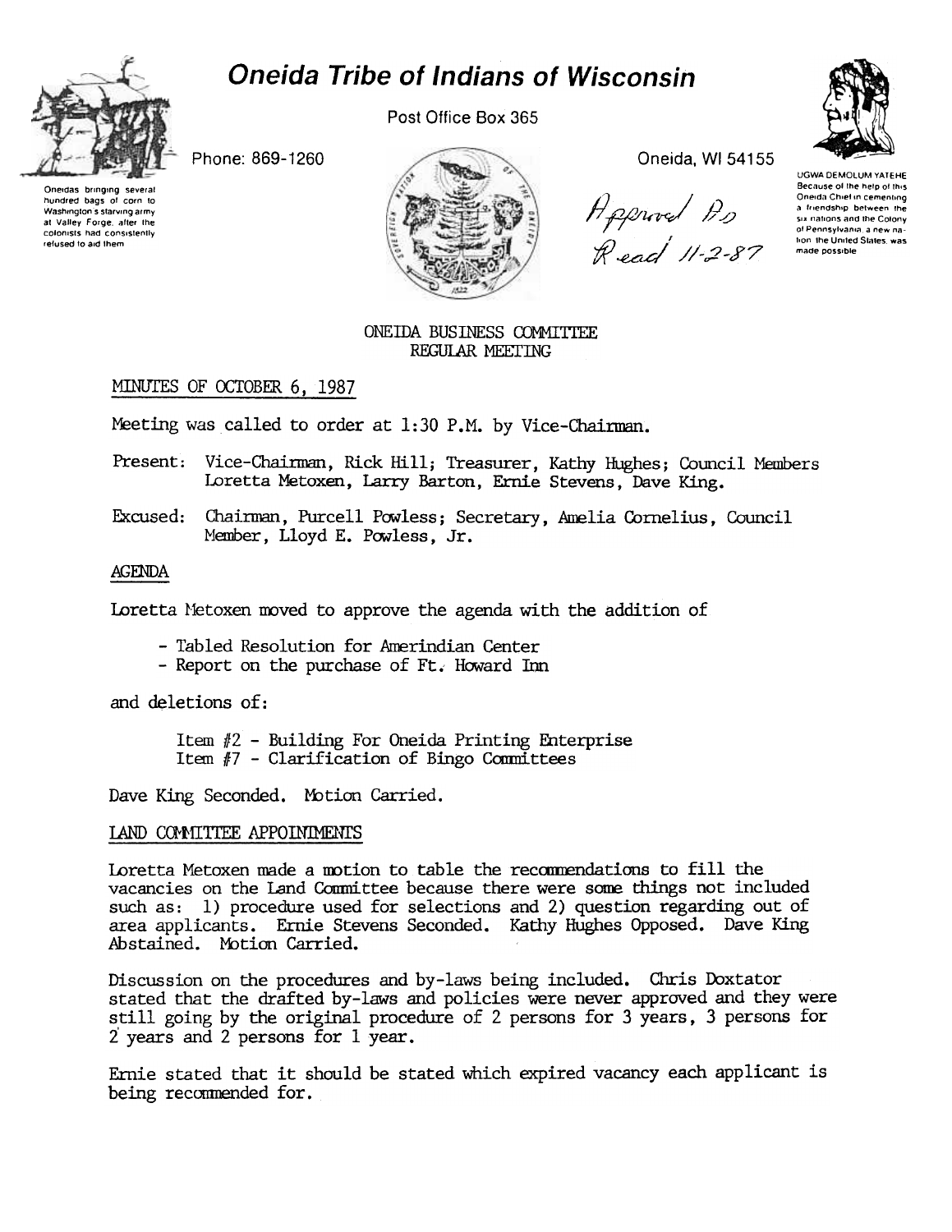Oneida Tribe of Indians of Wisconsin Business Committee Minutes of 10/6/87 Page 2

#### TRAVEL FOR ANNA JOHN AND PRISCILLA MANDERS

Dave King moved to approve the travel request for Anna John and Priscilla Manders to attend the Ninth National Indian Alaska Native Health Conference in Seattle, Washington on November 9-12, 1987. Ernie Stevens Seconded.

Discussion. Loretta Metoxen asked if these two people can indicate Tribal Support over non-closing of Urban Indian Health Centers. It was felt that the Director or Business Committee member should be the one offering this support. Loretta is interested in going and she will contact Jerry M. Hill and coordinate this. Motion Carried.

#### NATIONAL INDIAN GAMING ASSOCIATION

Ernie Stevens moved to approve the request from NIGA regarding the payment of NIGA 1988 membership dues being paid in advance. Jerry L. Hill stated that there will be a conference call on Wednesday or Thursday. The dues are \$5,000. Kathy Hughes Seconded. Mbtion Carried.

#### GLrrc

Loretta Metoxen moved to approve the support of the nomination of Thomas Gordon to the Board of Regents of the University of Wisconsin system, to represent the north of Wisconsin. Dave King Seconded. Motion Carried.

#### LAND CONNITTEE MINUTES OF SEPTEMBER 29, 1987

1) Motion by Ron McLester to rent approximately 27 acres on County "U" which the Tribe will be purchasing from the Diocese in November, for one year at \$575, then review the rental amount and whether the Tribe will have plans for the property.

Kathy Hughes moved to approve the recommendation. Dave King Seconded. Motion Carried.

Former Kazik property presented for consideration by Joe Nikodem, 75 acres for \$75,000. Pat Cornelius moved not to consider at this time, Seconded by Ron McLester, Motion Carried. 2)

Dave King moved to approve the recommendation to not consider at this time. Kathy Hughes Seconded. Motion Carried.

Property in Town of Menasha presented for consideration. Bob Christjohn referred this property for possible investment, Pat Cornelius moved to not consider at this time. Seconded by Ron McLester, Motion Carried. 3)

Loretta Metoxen moved to approve the recommendation. Dave King Seconded. This property would be suitable for investment purposes but is not in our plan at this time. Dave King abstained. Motion Carried.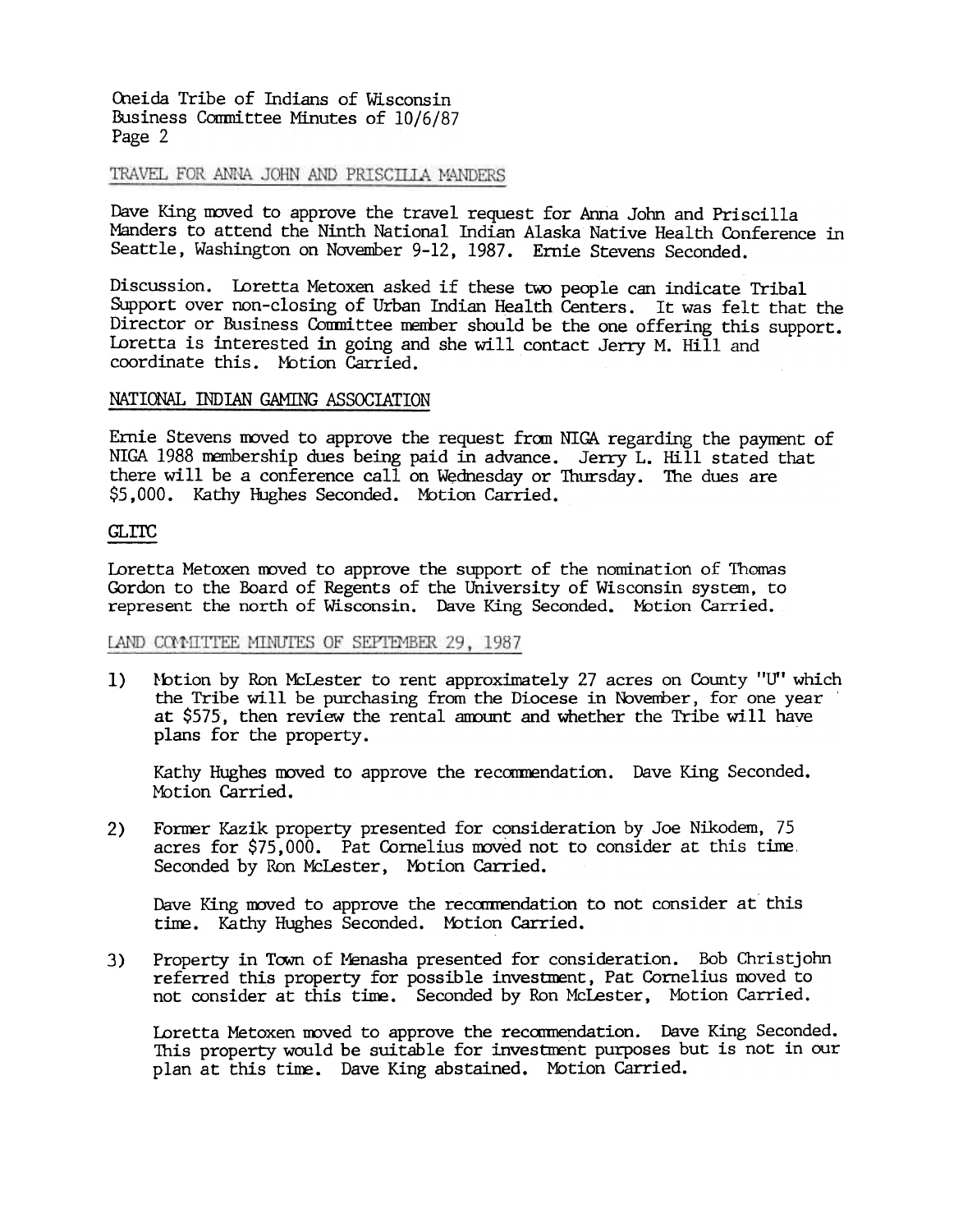Q1eida Tribe of Indians of Wisconsin Business Committee Minutes of 10/6/87 Page 3

LAND COMMITTEE MINUTES OF SEPTEMBER 29, 1987 (Continued)

4) Pat Cornelius moved to send the Overland and "J" (Formerly Donald Cornelius) property presented for consideration to negotiations. Several Tribal members have been trying to purchase this property but the house did not quality according to our regulations (sub-standard). Chris Doxtator requested that we consider purchasing and use it for construction of a new horne or model home built by our own crew, then sell the house to a tribal member after it is in trust. Seconded by Ron McLester. Motion Carried.

Kathy Hughes moved to approve the recommendation and Chris Doxtator will bring this badk for a final recommendation. Ernie Stevens Seconded. Motion Carried.

#### TABLED RESOLUTION FOR UNITED AMERINDIAN CENTER

WHEREAS, the Oneida Tribe of Indians of Wisconsin provides various Health, Education and Human Services to its members, and

WHEREAS, the Oneida Tribe of Indians of Wisconsin provides a broad based programmatic services to its members within the confines of the Oneida community or the recognized Reservation boundaries, and

WHEREAS, the United Amerindian Center provides limited services to the City of Green Bay Native American Community, and

WHEREAS, the united Amerindian Center's client list consists of a high number of Oneida Tribal members, and

WHEREAS, the Oneida Tribe of Indians of Wisconsin and the United Amerindian Center share a common goal to provide programmatic services to Oneida Tribal nenbers.

NOW. THEREFORE BE IT RESOLVED: that the Oneida Tribe of Indians of Wisconsin develop a plan which assists the United Amerindian Center in developing grants, assists with accounting and offer assistance or personnel with progranmatic services.

BE IT FURTHER RESOLVED: That the Oneida Tribe of Indians vigorously opposes the President's proposed closure of Urban Indian Health Centers particularly that of the Green Bay United Anerindian Center and therefore plans and intends to pursue all available avenues to retain the existing services of Urban Indian Health Centers.

BE IT ALSO RESOLVED: that the Oneida Tribe of Indians of Wisconsin investigate possibilities of offering financial support to the United Amerindian Center. The purpose of said financial support would include but is not limited to matching funds to start programs or maintain operational expenditures.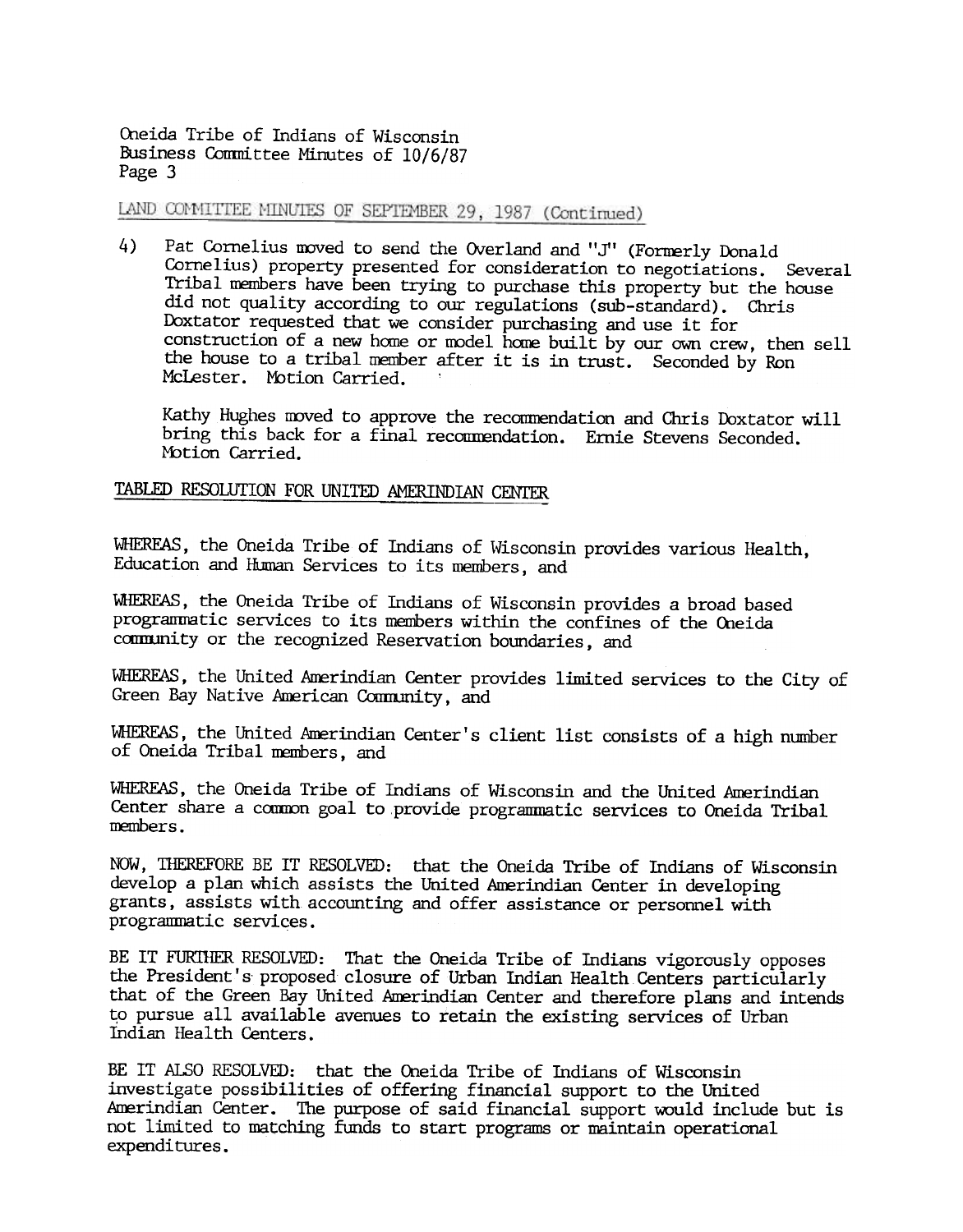Oneida Tribe of Indians of Wisconsin Business Committee meeting of 10/6/87 Page 4

TABLED RESOLUTION (Continued)

Discussion on the resolution being separated into two separate resolutions. The first issue addressed would be the closing of the centers which will have to go to various federal representatives and the land issue is financial support and an internal situation.

Loretta Metoxen moved to approve RESOLUTION  $#10-6-87-A$ , which would be the above resolution deleting:

"NOW, THEREFORE BE IT RESOLVED: That the Oneida Tribe of Indians of Wisconsin develop a plan Which assists the United Amerindian Center in Developing Grants, assists with accounting and offer assistance or personnel with progranmatic services. 'I

"BE IT AlSO RESOLVED: That. the Oneida Tribe of Indians of Wisconsin investigate possibilities of offering financial support to the United Amerindian Center. The purpose of said financial support would include but is not limited to matching ftmds to start programs or maintain operational expenditures."

Dave King Seconded. Motion Carried.

Loretta Metoxen moved to approve a companion RESOLUTION  $#10-6-87-$ B, which would be the above resolution deleting:

"BE IT FURTHER RESOLVED: That the Oneida Tribe of Indians vigorously opposes the President's proposed closure of urban Indian Health Centers particularly that of the Green Bay United Amerindian Center and therefore plans and intends to pursue all available avenues to retain the existing services of Urban Indian Health Centers."

Kathy Hughes Seconded. Motion Carried.

Loretta attended a meeting on October I, 1987 in which the above was discussed, the two main concerns dealt with were (1) in-put from the Administrators present to develop a half time position to coordinate the five Urban Indian Health Centers in the Minneapolis area and (2) Decisions on whether the individual health center or the IHS area Office would send a letter to the local and State govemnents requesting anvunt and levels of support for the Centers during and post phase-out. Green Bay elected that IHS send the letter with blind copies of response back to United Amerindia Center. This will also be addressed at the National Indian Health Conference in November. LOretta also reported that there is money available from federal and the state on transitional housing for people coming out of treatment, homeless, etc. She has written two proposals for the United Amerindian Center for: (1) The Wisconsin Housing and Economic Developnent Foundation for purchase monies to purchase the Ft. Howard Inn on North Broadway. The maximum amount is \$50,000. They have just received notice that they will be getting \$40,000.